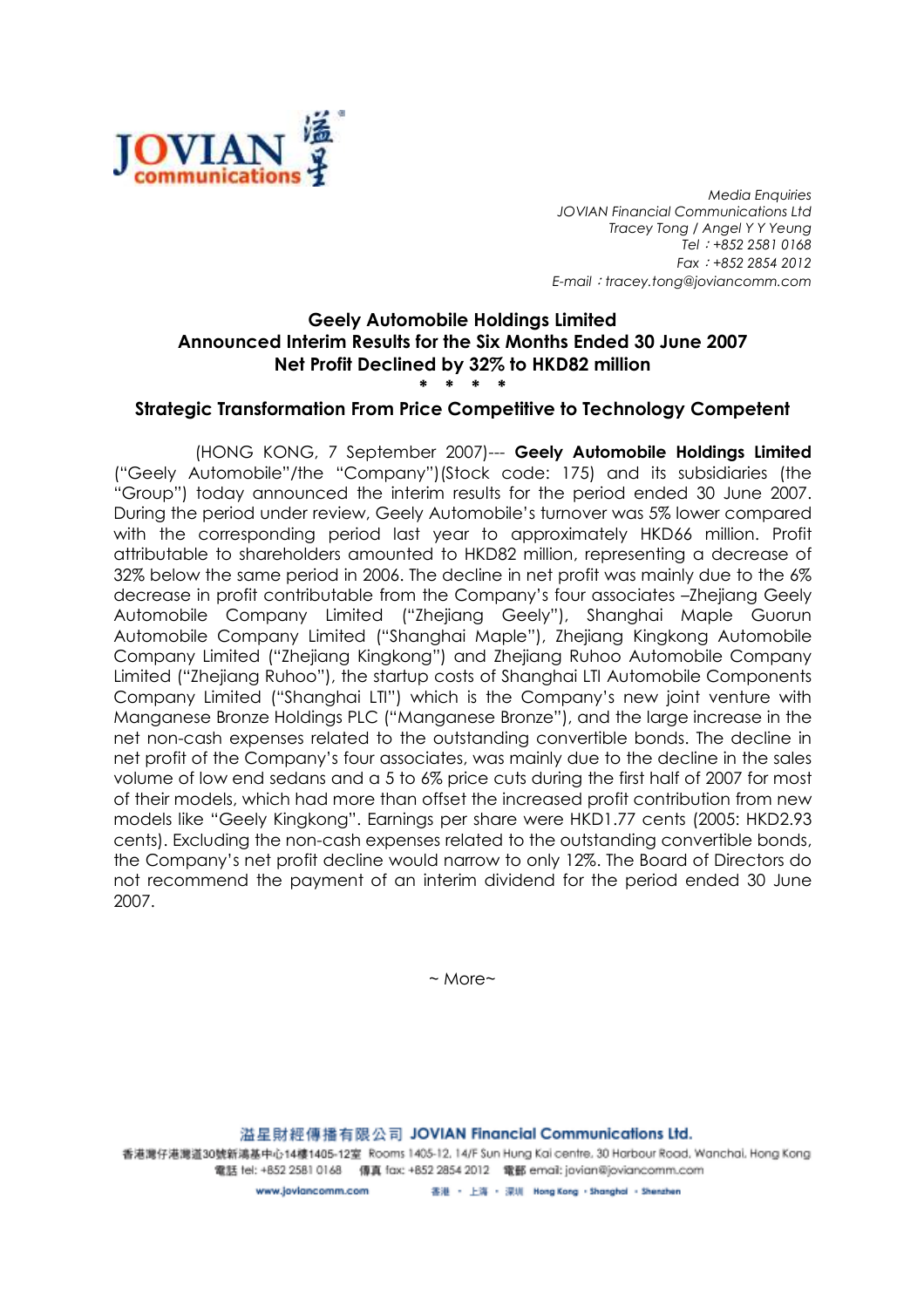

Geely Automobile Holdings Limited Interim Results 2007 7 September 2007/ P.2

In the aspect of automobile parts manufacturing, the earnings performance of the company's 51%-owned auto parts subsidiary Zhejiang Fulin in the first half of 2007 was also affected by the slower sales of Geely sedans. As a result, Zhejiang Fulin's net profit decreased by around 11% to HKD5.3 million during the period. Zhejiang Fulin had started to supply new generation of Electric Power Steering ("EPS") for higher-end Geely sedans in the first half of 2007. This, coupled with the relocation of production to new facilities completed in mid-2007, should help to improve Zhejiang Fulin's production efficiency and further reduce its production costs. Based on the existing production plan and the progress of new product launches, the Company is still confident that Zhejiang Fulin's performance should improve in the second half of 2007.

As for vehicle manufacturing, the Company's 46.8%-owned Zhejiang Geely, Shanghai Maple, Zhejiang Kingkong and Zhejiang Ruhoo remained the key earnings contributors to the Company, accounting for the bulk of the Company's earnings in the first half of 2007. The four operating associates sold a total of 84,111 units of vehicles in the first six months of 2007, representing a decrease of 3% from the restated sales volume compared with the same period last year. The Group's recorded total net profit of HKD277 million with 6% year-on-year decrease and 52% increase in total revenue to HKD5,006 million. The combined market share of Geely and Maple sedans declined from 4.3% in 2006 to 3.7% in the first half of 2007 due to the dramatic drop in the sales volumes of the low-priced models, as a result of the Group's strategic transition towards more performance and technology driven products. Despite the slight decline in sales volume, the four associates continued to improve their product mix towards higher-priced models through the introduction of more higher-priced models. Sales of the three higher-priced models accounted for 59% of their total sales volume in the first half of 2007 compared with only 36% sales achieved during the same period in 2006. Although "Vision", the associates' key new product in 2007, was only officially launched in May 2007, the market response has been encouraging so far with a total of 2,622 units sold in the first half of 2007.

According to the figures compiled by the China Association of Automobile Manufacturers, total sales volume of sedans in China went up by almost 26% from the previous year. However, sales of smaller sized cars have slowed down significantly since the end of 2006. Most small car manufacturers have decided to adopt a more aggressive pricing strategy, resulting in several rounds of competitive price cuts since the beginning of 2007 and tremendous price pressures in the economy car segment so far this year. Despite this, the very difficult market conditions so far has only limited impact on the Company's performance, thank to the Group's well-timed transformation to broaden its product range over the past few years.

 $~\sim$  More $~\sim$ 

溢星財經傳播有限公司 JOVIAN Financial Communications Ltd. 香港灣仔港灣道30號新鴻基中心14樓1405-12室 Rooms 1405-12, 14/F Sun Hung Kai centre, 30 Harbour Road, Wanchai, Hong Kong 電話 tel: +852 2581 0168 傳真 fax: +852 2854 2012 電郵 email: jovian@joviancomm.com 香港 · 上海 · 深圳 Hong Kong · Shanghai · Shenzhen www.loviancomm.com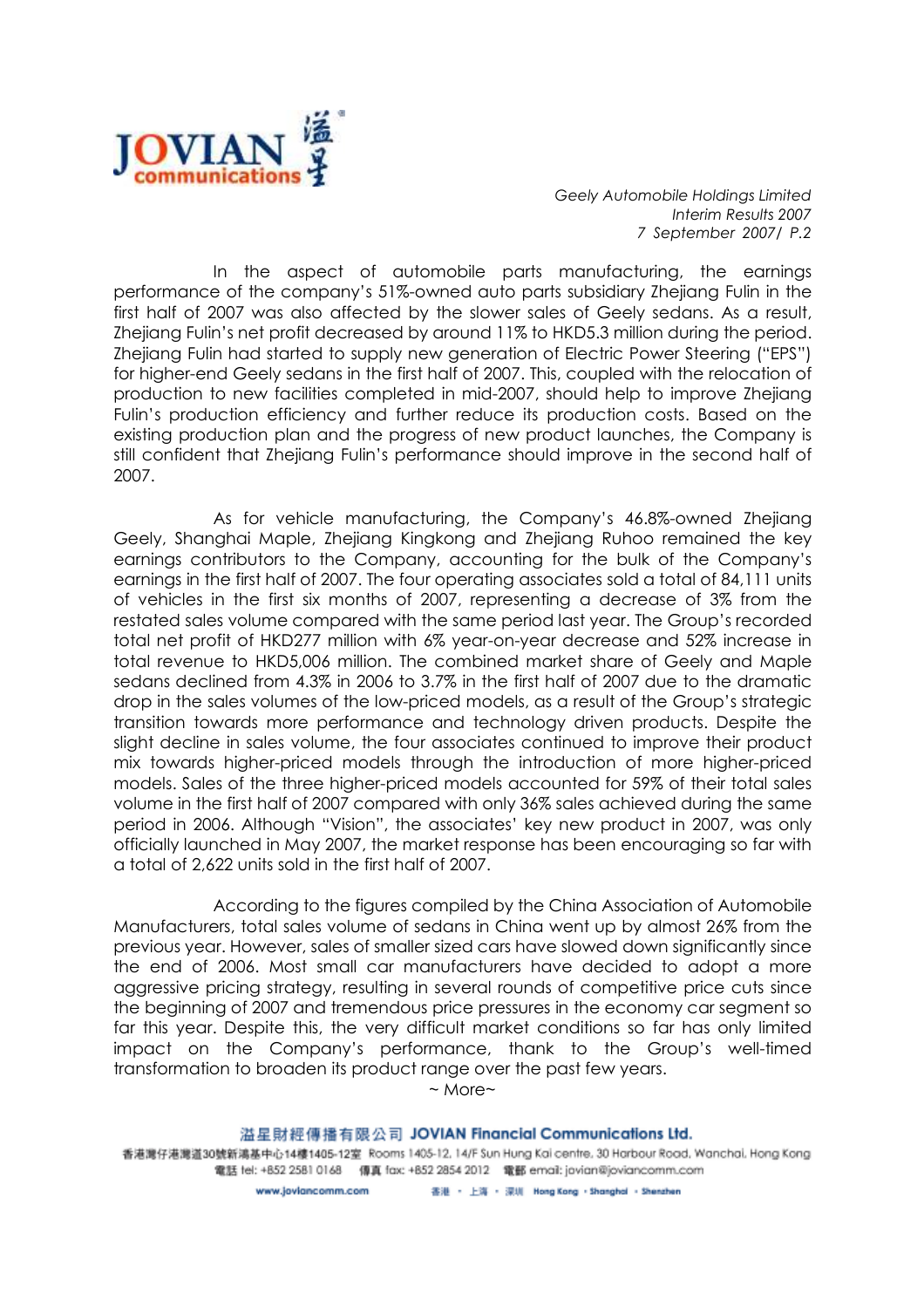

Geely Automobile Holdings Limited Interim Results 2007 7 September 2007/ P.3

In view of the less than satisfactory performance in the first half of 2007, featured by dramatic fall in the sales volume of the Group's low end sedan models, which have long been the key contributors to the Group's total sales volume, we have decided to revise downwards our full year sales target from 240,000 units to 190,000 units, which still represents a respectful growth of 16% over 2006. In the first half of 2007, the total unites of vehicles sold by the Company's four associates achieved 44% of their revised combined full year sales volume target.

The Group's major achievements in the first half of 2007, including the successful launch of mid-end sedan model "Vision", the significant 47% improvement in average unit sales price to almost HKD54,000 per car, and thus a huge increase in the operating associates' half year sale revenue to over HKD5 billion benchmark, paving way for the Group's operating associates to achieve its target of surpassing HKD10 billion in revenue in 2007. Moreover, the substantial effort devoted to restructure the associates' parts procurement system and dealers' network, should have built up a good foundation for the Group's sustained long-term growth in the future.

The representative of Geely Automobile concluded, " More resources have been allocated to improve the Group's brand images, product mix, customer services and the quality and technology standards of its products, aiming to enhance the Group's pricing power through differentiating the Group's products from the products offered by other Chinese sedan manufacturers. Additional efforts were also spent to promote exports sales in order to compensate for the shortfall in the domestic demand. Major restructuring in various business areas including the research and development department, the auto parts procurement system and the suppliers' system have been implemented to further reduce cost and improve product quality. Major restructuring of the Group's dealers and distribution network has also started to improve the effectiveness of the Geely sedans' market penetration. With the considerable effort spent, we expect the Group's performance to show further improvement in the future."

 $~\sim$  More $\sim$ 

溢星財經傳播有限公司 JOVIAN Financial Communications Ltd.

香港灣仔港灣道30號新鴻基中心14樓1405-12室 Rooms 1405-12, 14/F Sun Hung Kai centre, 30 Harbour Road, Wanchai, Hong Kong 電話 tel: +852 2581 0168 傳真 fax: +852 2854 2012 電郵 email: jovian@joviancomm.com

> 香港 · 上海 · 深圳 Hong Kong · Shanghai · Shenzhen www.loviancomm.com